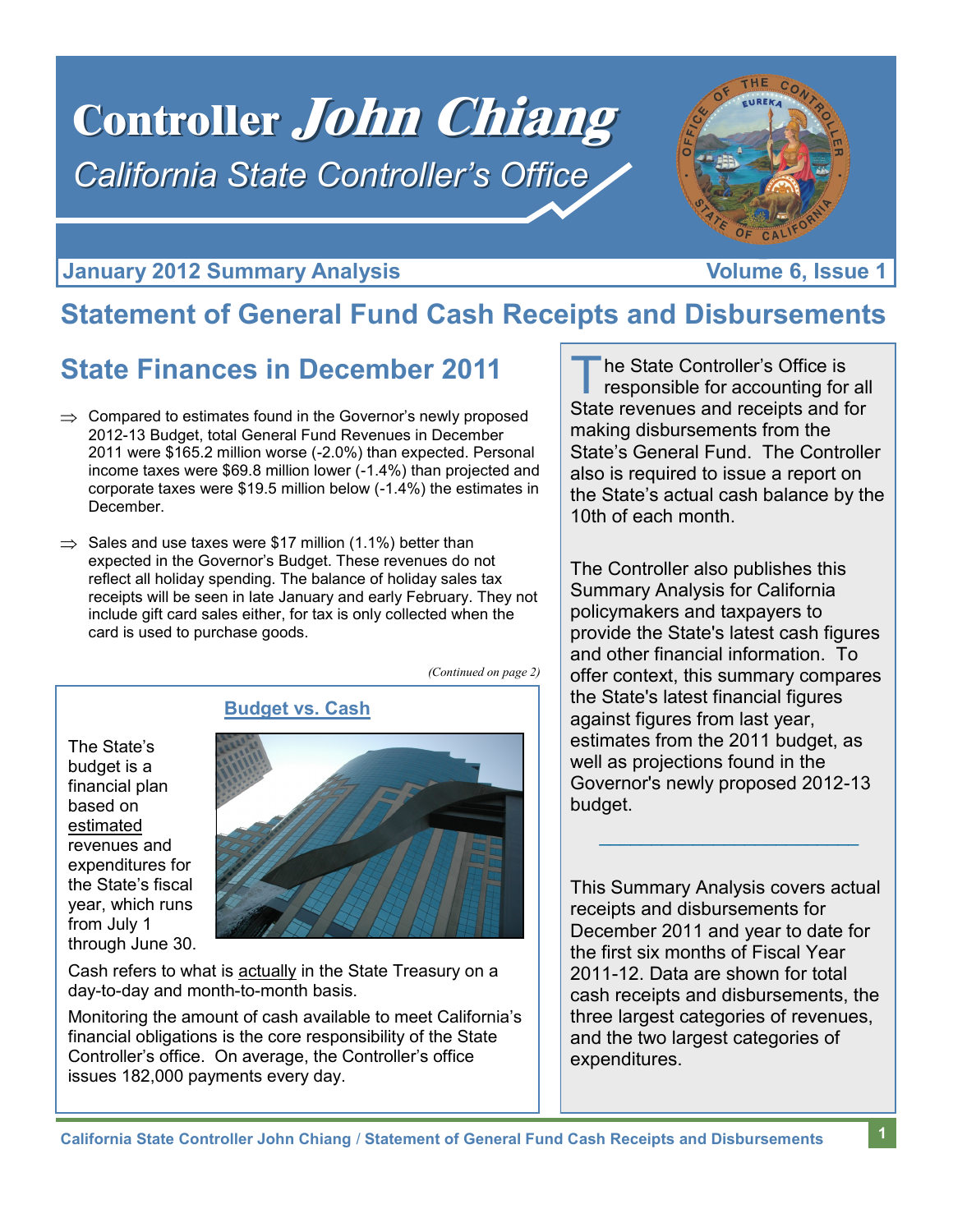*(Continued from page 1)*

- $\Rightarrow$  In comparison to the 2011 Budget Act's estimates, total General Fund revenues in December 2011 were \$1.4 billion worse (-15.0%) than expected. Personal income tax revenues came in below the estimates by \$960.8 million (- 16.7%). Corporate taxes were also lower than expectations by \$142.5 million (-9.7%). Sales tax revenues were \$161.0 million higher (11.1%) than anticipated.
- $\Rightarrow$  Compared to December 2010, General Fund revenue in December 2011 was down \$2.0 billion (-19.2%). The total for the three largest taxes was below 2010 levels by \$1.9 billion (-19.4%). This was driven by personal income taxes, which came in below last December by \$1.0 billion (-17.4%), and sales taxes, which were below last December by \$542.8 million (- 25.2%). Corporate taxes were \$300.7 million lower (-18.4%) than December 2010.

# **Tax Revenue Fiscal Year to Date**

 $\Rightarrow$  In comparison with the 2011 Budget Act estimates, General Fund revenues in December was below the year-to-date estimates by \$2.5 billion (-6.2%). The three largest sources of revenue were below the estimates by \$706.5 million (-2.0%). Income taxes came in worse than expected by \$378.6 million (-1.7%) in the 2011 Budget Act estimates. Corporate tax collections year to date were below the estimates by \$308.7 million (-9.0%). Sales tax collections came in worse than expected by \$19.2 million (-0.2%).

# **What the Numbers Tell Us**

A fter solidly outperforming the 2011 Budget Act estimates in<br>November, California's General Fund revenues deteriorated<br>December 2011. Personal income taxes saw a large variance of fter solidly outperforming the 2011 Budget Act estimates in November, California's General Fund revenues deteriorated in nearly \$1 billion from the 2011 Budget Act passed last year and almost \$70 million from what was projected in the 2012-13 Governor's Budget released late last week.

Taxpayer filing trends can dramatically affect the timing of these revenues. Many taxpayers send their final estimated payment in late December in order to maximize federal tax deductions for the year. These estimated payments are typically received in late December and early January, making both important months for estimated income tax revenues. These payments are one indication of future state revenues, because they reflect what taxpayers think they will owe on their final annual returns. Similarly, withholdings can drop as a result of lower anticipated tax liabilities, but also may go down if a large number of taxpayers adjust their withholding to reduce their tax refund for the calendar year.

Of this deterioration in personal income tax revenues, the Franchise Tax Board reports that roughly two-thirds stems from lower withholdings on personal income while the remainder is due to lower estimated taxes. This shows that the slowdown in personal income tax revenues was relatively stratified across the income spectrum. Still, relative to our year-to-date total through the first half of 2010-11, personal income tax is tracking only 1% lower in 2011-12.

Corporate taxes also declined, though only slightly relative to the estimates. However, compared to last year, corporate tax receipts are down by more than \$530 million. Nationwide, corporate profits continue to rise, but several temporary solutions regarding deduction of prior year losses as well as new rules allowing election of the single sales factor apportionment have offset increasing profits, causing tax receipts continue to struggle.

Relative to both the new and the old revenue estimates, sales taxes performed better than expected during December. These figures demonstrate that California's consumers were out in greater force than predicted this holiday season, which should help to bolster jobs when the employment report is released next week.

Despite the deterioration in December, California's economy continues to move forward. The state has added more than 320,000 jobs since hitting bottom in 2010. With the nation adding 200,000 jobs last month, California is poised for continued growth in 2012 and beyond.

*(Continued on page 3)*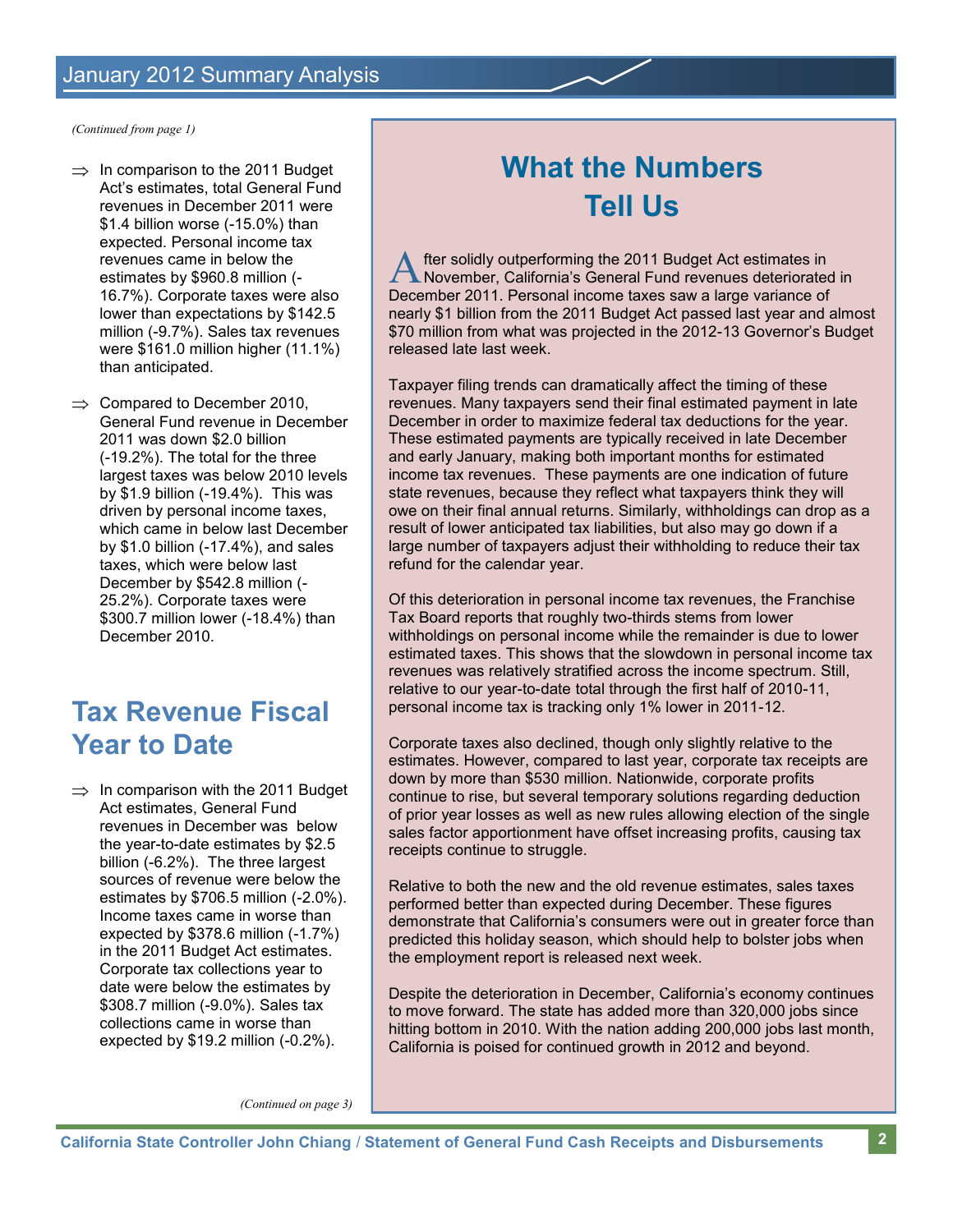*(Continued from page 2)*

- $\Rightarrow$  The Governor's proposed 2012-13 budget contains actual totals through November 2011. Therefore comparing the Governor's proposal against yearto-date figures through December would only highlight the latest month's variance (explained in the previous section.)
- $\Rightarrow$  Compared to this date in December 2010, revenue receipts are down by \$4.7 billion (-11.2%). This was driven by sales taxes, which came in \$3.5 billion below (-26.4%) last year at this time. Corporate taxes were down \$530.9 million (-14.5%) from last year's total at the end of December. Personal income taxes were down \$230.8 million (-1.0%) from last year's total at the end of December.
- $\Rightarrow$  Year-to-date collections for the three

*(Continued on page 4)*

#### **Borrowable Resources**

State law authorizes the General Fund to borrow internally on a short-term basis from specific funds, as needed.

#### **Payroll Withholding Taxes**

"Payroll Withholdings" are income taxes that employers send directly to the State on their employees' behalf. Those amounts are withheld from paychecks during every pay period throughout the calendar year.

#### **Non-Revenue Receipts**

Non-revenue receipts are typically transfers to the General Fund from other State funds.

### **Table 1: General Fund Receipts, July 1, 2011 – December 31, 2011 (in Millions)**

| Revenue<br>Source                   | Actual<br>Reve-<br>nues | 2012-13 Governor's<br><b>Budget</b> |                               | 2011 Budget Act |                           |
|-------------------------------------|-------------------------|-------------------------------------|-------------------------------|-----------------|---------------------------|
|                                     |                         | Estimate                            | <b>Actual Over</b><br>(Under) | Estimate        | Actual<br>Over<br>(Under) |
| Corporation<br>Tax                  | \$3,127                 | \$3,147                             | (\$20)                        | \$3,436         | (\$309)                   |
| Personal<br>Income Tax              | \$21,868                | \$21,938                            | (\$70)                        | \$22,247        | (\$379)                   |
| <b>Retail Sales</b><br>and Use Tax  | \$9,792                 | \$9,775                             | \$17                          | \$9,811         | (\$19)                    |
| Other<br>Revenues                   | \$2,404                 | \$2,497                             | (\$93)                        | \$4,165         | (\$1,761)                 |
| Total General<br>Fund Reve-<br>nue  | \$37,191                | \$37,357                            | (\$165)                       | \$39,659        | (\$2,468)                 |
| Non-<br>Revenue                     | \$2,215                 | \$2,211                             | \$4                           | \$2,349         | (\$134)                   |
| Total General<br>Fund Re-<br>ceipts | \$39,406                | \$39,567                            | (\$161)                       | \$42,008        | (\$2,602)                 |

### **Table 2: General Fund Disbursements, July 1, 2011 – December 31, 2011 (in Millions)**

|                                 | Actual<br>Disburse-<br>ments | 2012-13 Governor's<br><b>Budget</b> |                               | 2011 Budget Act  |                           |
|---------------------------------|------------------------------|-------------------------------------|-------------------------------|------------------|---------------------------|
| Recipient                       |                              | Estimates                           | <b>Actual Over</b><br>(Under) | <b>Estimates</b> | Actual<br>Over<br>(Under) |
| Local<br>Assistance             | \$39,237                     | \$39,302                            | $($ \$66)                     | \$36,658         | \$2,578                   |
| State Opera-<br>tions           | \$13,132                     | \$13,146                            | (\$14)                        | \$13,348         | (\$215)                   |
| Other                           | (\$85)                       | (\$126)                             | \$40                          | (\$372)          | \$287                     |
| <b>Total Dis-</b><br>bursements | \$52,284                     | \$52,323                            | (\$39)                        | \$49,634         | \$2,649                   |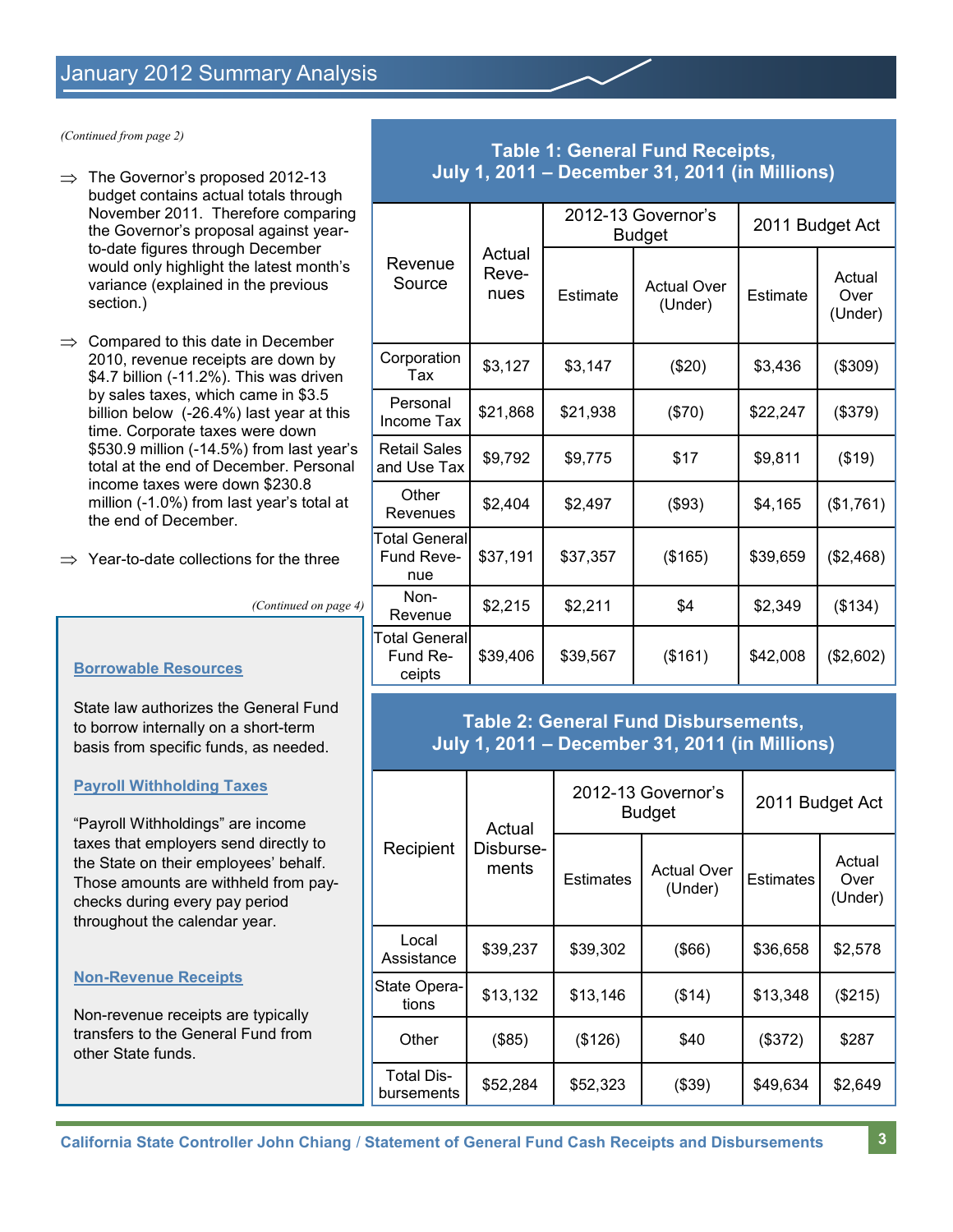*(Continued from page 3)*

major taxes were \$4.3 billion (-11%) lower than last year at this time.

# **Summary of Net Cash Position as of December 31, 2011**

- $\Rightarrow$  Through December, the State had total receipts of \$39.4 billion (Table 1) and disbursements of \$52.3 billion (Table 2).
- $\Rightarrow$  The State ended last fiscal year with a cash deficit of \$8.2 billion. The combined current year deficit stands at \$21.0 billion (Table 3). Those deficits are being covered with \$15.6 billion of internal borrowing and \$5.4 billion of external borrowing.
- $\Rightarrow$  Of the largest expenditures, \$39.2 billion went to local assistance and \$13.1 billion went to State operations (See Table 2).
- $\Rightarrow$  Compared with the 2011 Budget Act Estimates, local assistance payments were \$2.6 billion higher (7.0%) than the estimates and state operations were \$215.5 million below (-1.6%).
- $\Rightarrow$  Compared to the 2012-13 Governor's Budget Estimates (which incorporated recent expenditure figures), local assistance payments were down \$65.7 million (-0.2%) and State operations were down \$14 million (-0.1%).

## How to Subscribe to This Publication

This Statement of General Fund Cash Receipts and Disbursements for December 2011 is available on the State Controller's Web site at: **www.sco.ca.gov**.To have the monthly financial statement and summary analysis emailed to you directly, sign up at: **http://www.sco.ca.gov/ard\_monthly\_cash\_email.html**. Any questions concerning this Summary Analysis may be directed to Hallye Jordan, Deputy Controller for Communications, at (916) 445-2636.

# **California State Controller John Chiang:**

**Sacramento, CA 95814 Los Angeles, CA 90017**

**Sacramento, CA 94250 Fax: (213) 833-6011**

**300 Capitol Mall, Suite 1850 777 S. Figueroa Street, Suite 4800**

**P.O. Box 942850 Telephone (213) 833-6010**

**Telephone: (916) 445-2636 Fax: (916) 445-6379 Web:** *www.sco.ca.gov*

|                                                             |                             | 2012-13 Governor's<br><b>Budget</b> |                               | 2011 Budget Act |                           |  |
|-------------------------------------------------------------|-----------------------------|-------------------------------------|-------------------------------|-----------------|---------------------------|--|
|                                                             | Actual<br>Cash Bal-<br>ance | <b>Estimates</b>                    | <b>Actual Over</b><br>(Under) | Esti-<br>mates  | Actual<br>Over<br>(Under) |  |
| Beginning Cash<br>Balance July 1                            | (\$8, 164)                  | (\$8,164)                           | \$0                           | (\$8,164)       | \$0                       |  |
| Receipts Over<br>(Under)<br><b>Disbursements</b><br>to Date | (\$12,877)                  | (\$12,756)                          | (\$122)                       | (\$7,626)       | (\$5,251)                 |  |
| Cash Balance<br>December 31,<br>2011                        | (\$21,042)                  | (\$20,920)                          | (\$122)                       | (\$15,791)      | (\$5,251)                 |  |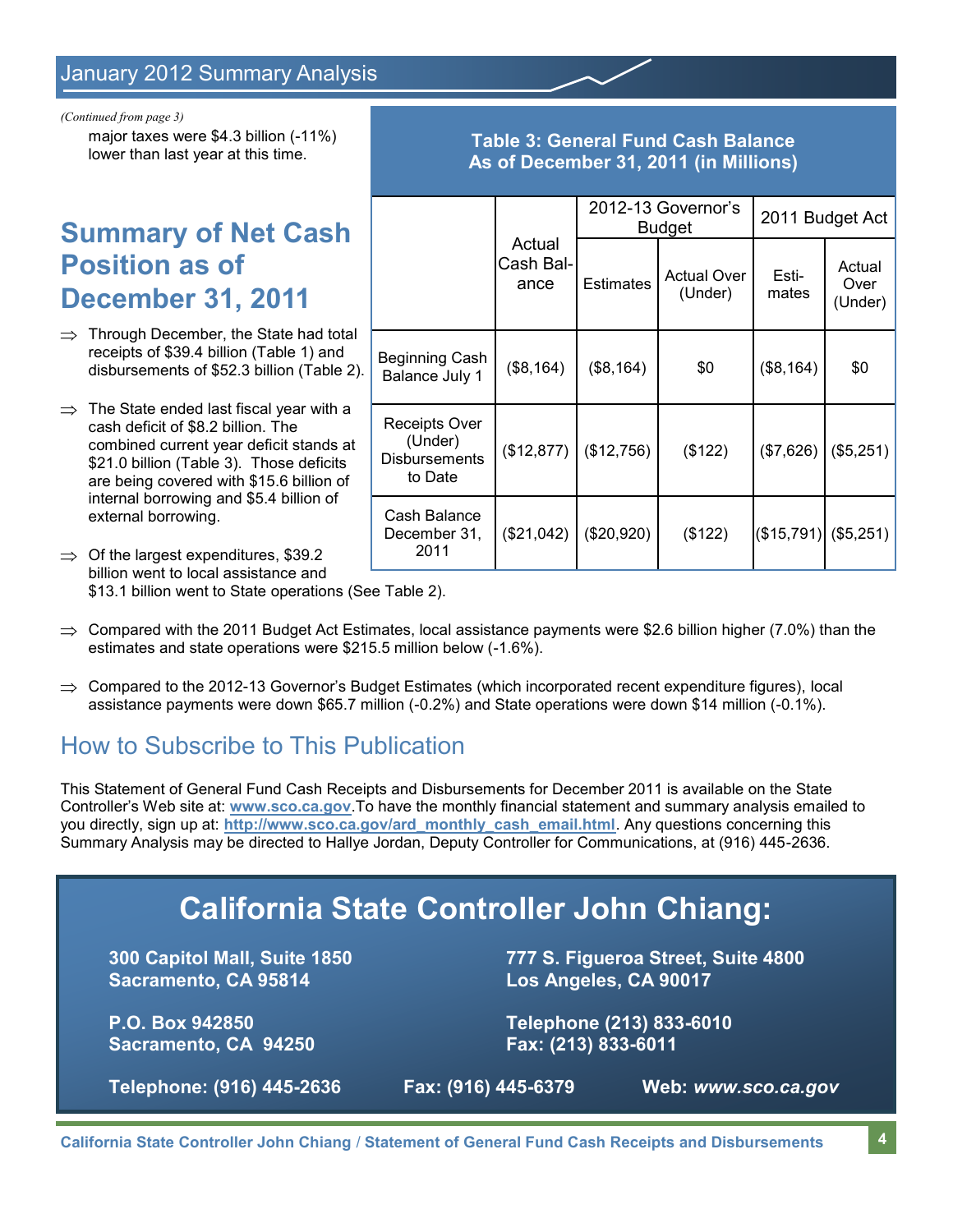| <b>California Economic Snapshot</b>                                                                                                         |                                                                                                      |  |
|---------------------------------------------------------------------------------------------------------------------------------------------|------------------------------------------------------------------------------------------------------|--|
| 85,911<br>Through<br><b>July 2010</b>                                                                                                       | 97,777<br>Through<br><b>July 2011</b><br>\$244,000<br>In November 2011<br>32,669<br>In November 2011 |  |
| \$255,000<br>In November 2010                                                                                                               |                                                                                                      |  |
| 31,403<br>In November 2010                                                                                                                  |                                                                                                      |  |
| 83,261<br>In 3rd Quarter 2010                                                                                                               | 71,275<br>In 3rd Quarter 2011                                                                        |  |
| 13,937,000<br>In October 2010                                                                                                               | 14,170,100<br>In November 2011                                                                       |  |
| 44,472<br>In November 2010                                                                                                                  | 52,857<br>In November 2011                                                                           |  |
| Data Sources: DataQuick, California Employment Development Department, Construction<br>Industry Research Board, State Department of Finance |                                                                                                      |  |
|                                                                                                                                             |                                                                                                      |  |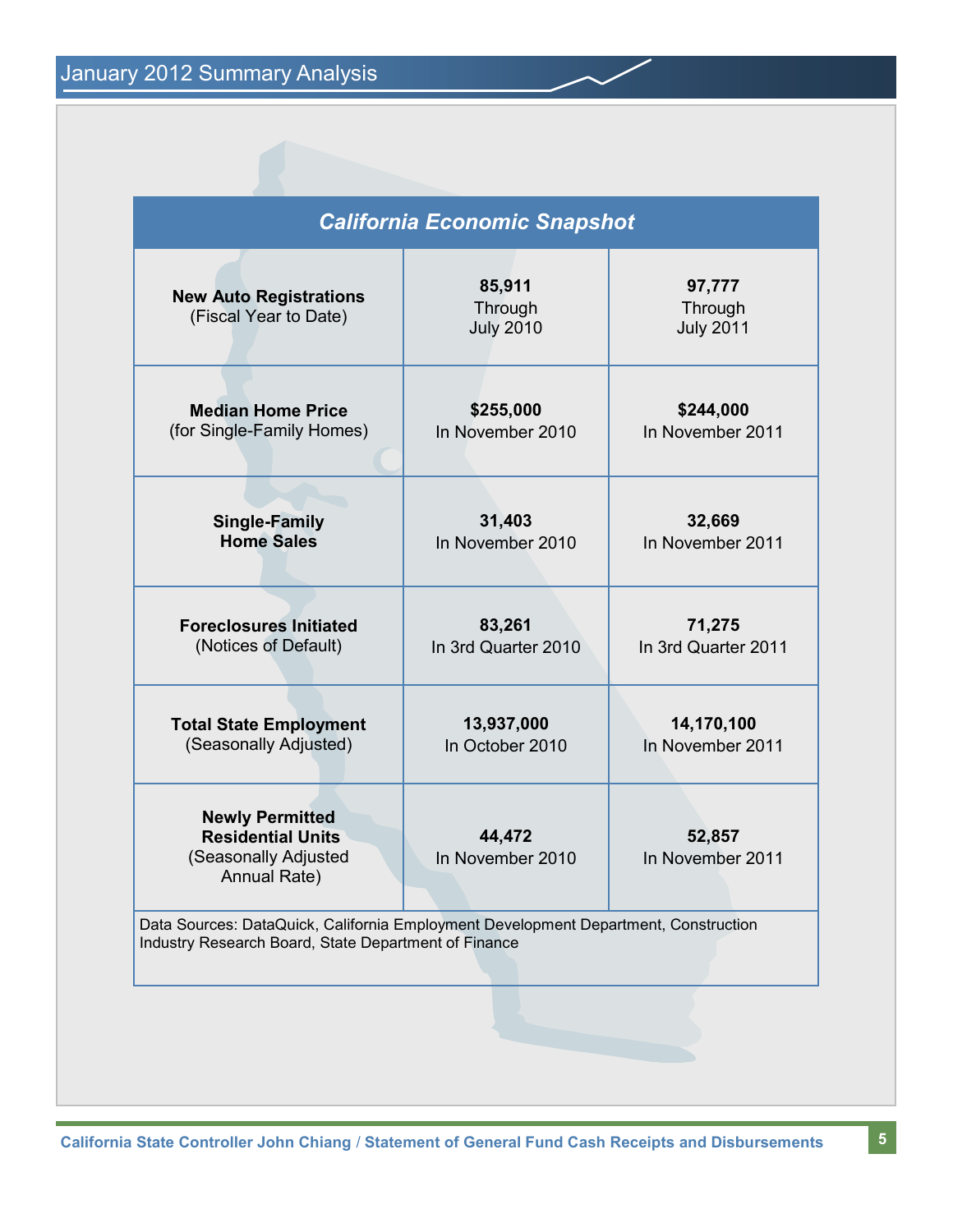# **The Recovery Creeps Along**

Esmael Adibi Director, Anderson Center for Economic Research Chapman University

The most recent data available from the<br>State Employment Development<br>Department show that California<br>generated about 193,000 jobs during the first he most recent data available from the State Employment Development Department show that California 11 months of 2011. Only Santa Clara and San Diego counties are growing faster than the California average. In general, coastal counties with more diversified economies are growing faster than the inland regions that are more dependent on retail sales and construction activity.

The jobless recovery during this cycle is somewhat similar to the recovery that followed the 1990-91 recession. During that recession, California lost jobs for 34 months. It took 30 months for employment to recover to its previous peak level. The 2001 recession was relatively mild when California lost jobs over a 28-month period and employment reached its previous peak after 21 months. This time around, California lost jobs for 38 consecutive months. While the state generated some jobs over the last 18 months, payroll employment is still about 7.0 percent below its peak level.

The sharp drop in home prices is the main culprit, leading to a very weak recovery. With high inventory of unsold homes and high commercial real estate vacancy rates, construction spending nosedived over the 2007- 2010 period. The good news is that construction spending has dropped to such a low level that it is not likely to get any worse. As a result, continuing weakness in the construction industry will not be as big of a drag as it was over the last four years.

Another positive development is the improvement in California's merchandise exports. After a setback in the first quarter of this year, caused mainly by the Japanese earthquake and tsunami, merchandise exports increased to \$40.5 billion in the third quarter of 2011. This is an increase of \$7.5 billion since the first quarter of 2010.

The outlook continues to remain positive. California's largest trading partners particularly Mexico, Canada and China — are experiencing healthy growth. Japan, California's fourth largest trading partner, launched a large rebuilding effort that bodes well for the State's exports. And although the Eurozone economy may experience contraction, only Germany and

*(Continued on page 7)*

*The opinions in this article are presented in the spirit of spurring discussion and reflect those of the authors and not necessarily the Controller or his office.*